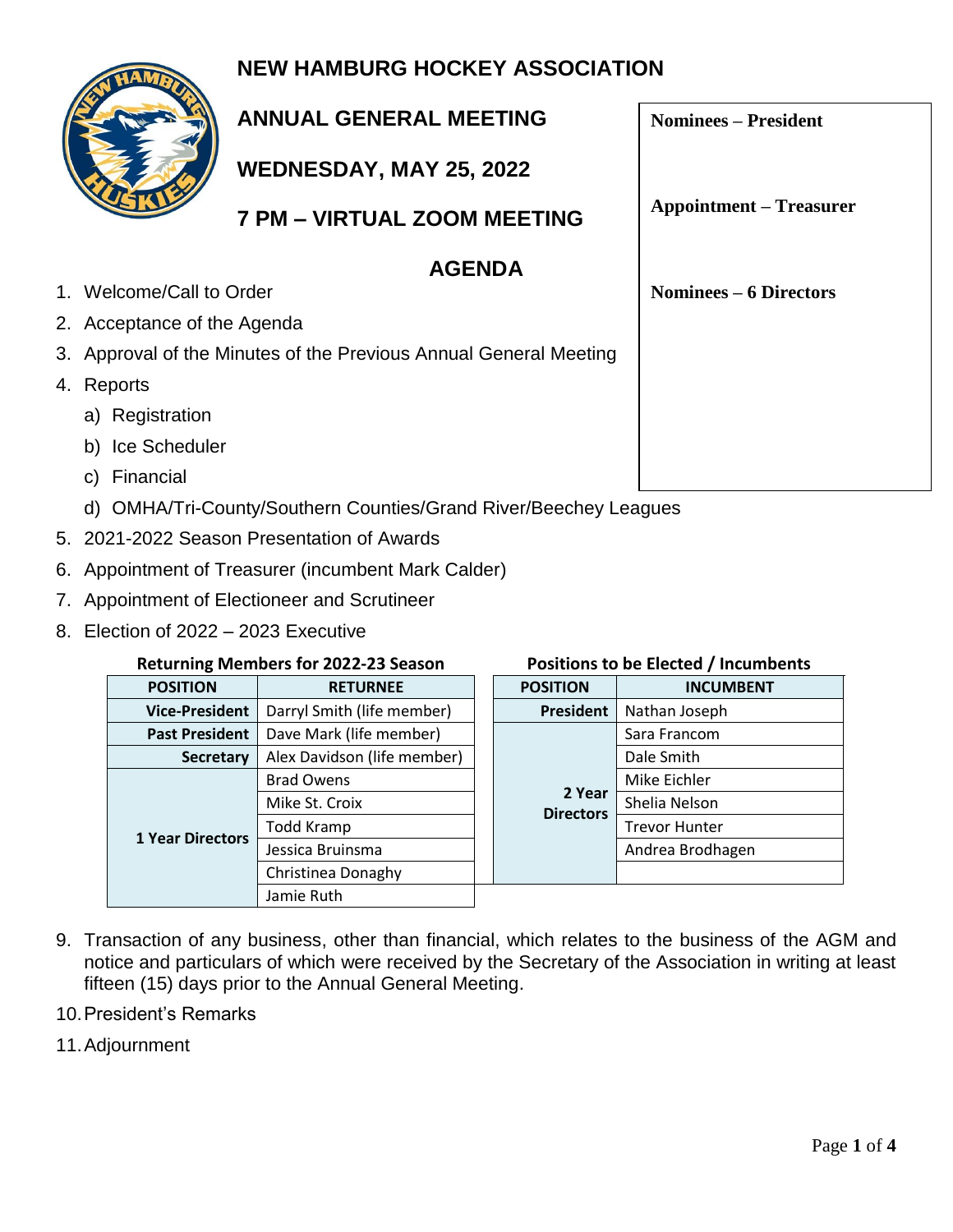## **Using Zoom Chat**

1. At the bottom of the Zoom window click on 'Chat'



2. Click on the area that has 'Type message here…' and type your message.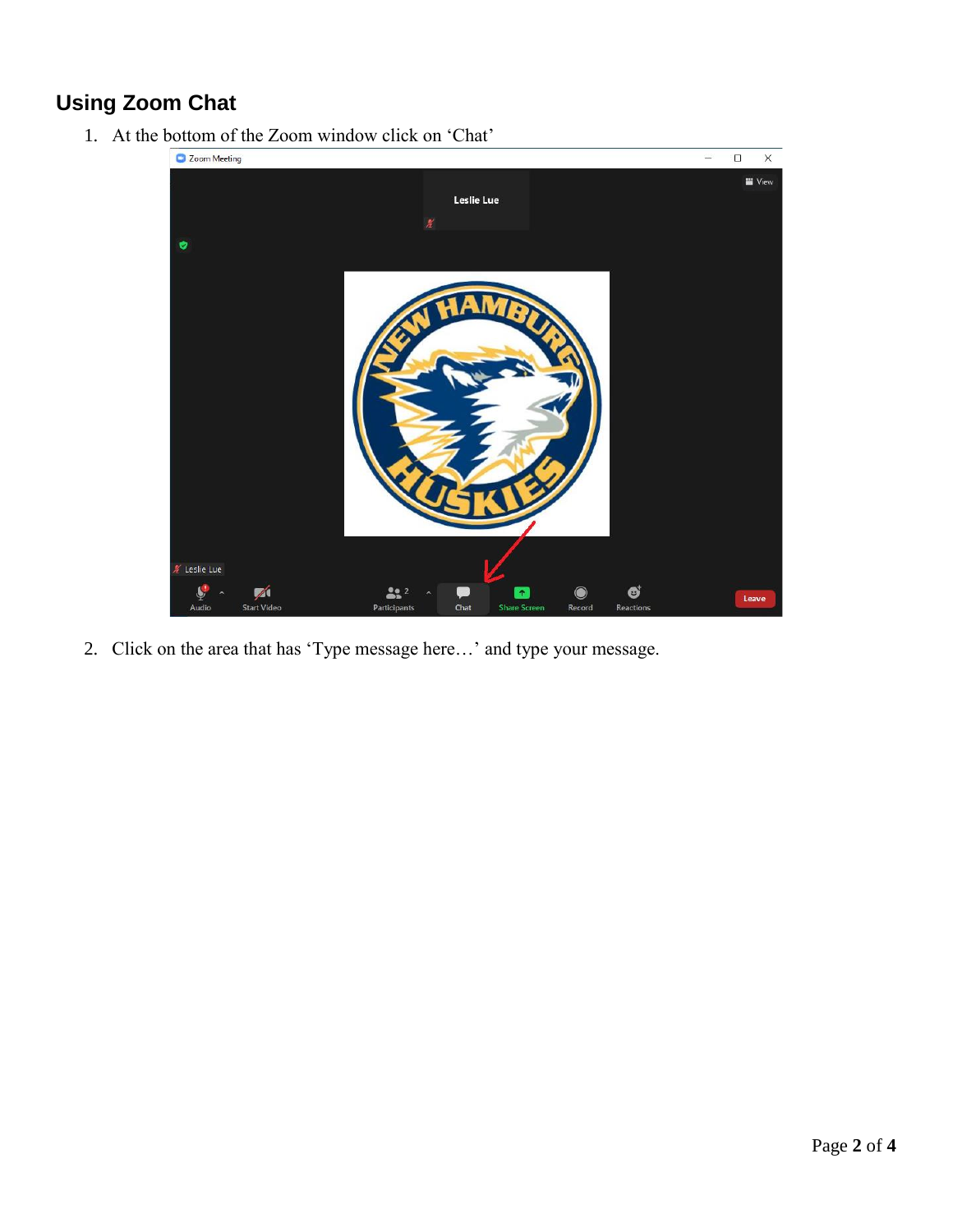

## **Raising Your Hand in Zoom**

1. At the bottom of the Zoom window click 'Participants'